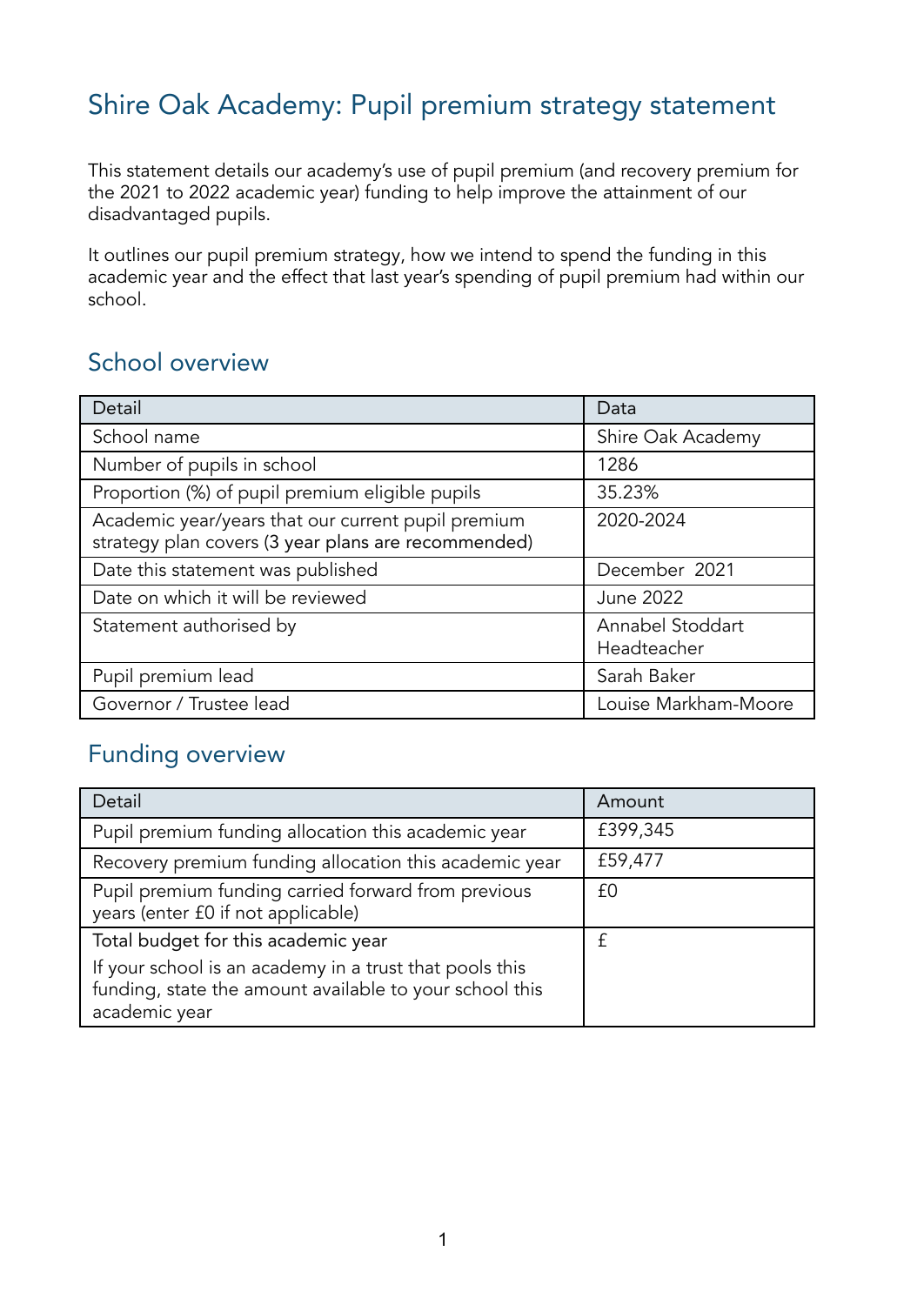# Part A: Pupil premium strategy plan

### Statement of intent

Our intention is that all students, irrespective of their background or the challenges they face, make good progress and achieve high attainment across the curriculum.

The focus of our pupil premium strategy is to support disadvantaged students to achieve that goal, including progress for those who are already high attainers. We will consider the challenges faced by vulnerable students, such as those who have <sup>a</sup> social worker and young carers. The activity we have outlined in this statement is also intended to support their needs, regardless of whether they are disadvantaged or not.

Quality first wave teaching is at the heart of our approach, with <sup>a</sup> focus on areas in which disadvantaged students require the most support. This is proven to have the greatest impact on closing the disadvantage attainment gap and at the same time will benefit the non-disadvantaged students in our school. Implicit in the intended outcomes detailed below, is the intention that non-disadvantaged students' attainment will be sustained and improved alongside progress for their disadvantaged peers.

Our strategy is also integral to wider academy plans for education recovery, notably in its targeted support through the National Tutoring Programme for students whose education has been worst affected, including non-disadvantaged students.

Our approach will be responsive to common challenges and individual needs, rooted in robust diagnostic assessment, not assumptions about the impact of disadvantage. The approaches we have adopted complement each other to help students excel. To ensure they are effective we will:

- *●* ensure disadvantaged students are challenged in the work that they're set
- *●* act early to intervene at the point need is identified
- *●* adopt <sup>a</sup> whole school approach in which all staff take responsibility for disadvantaged students' outcomes and raise expectations of what they can achieve

# **Challenges**

This details the key challenges to achievement that we have identified among our disadvantaged pupils.

| Challenge<br>number | Detail of challenge                                                                                                                                                                                                            |
|---------------------|--------------------------------------------------------------------------------------------------------------------------------------------------------------------------------------------------------------------------------|
| Α.                  | The quality of teaching and learning is inconsistent across subject areas (Ofsted<br>2018), although there has been progress in this area this was still an area for<br>reflection in the QA from the Mercian Trust June 2019. |
| Β.                  | Lower levels of literacy on intake. On average 1/3 of DA students on entry have a<br>KS2 Reading Scaled Score of below 100. According to our historic internal                                                                 |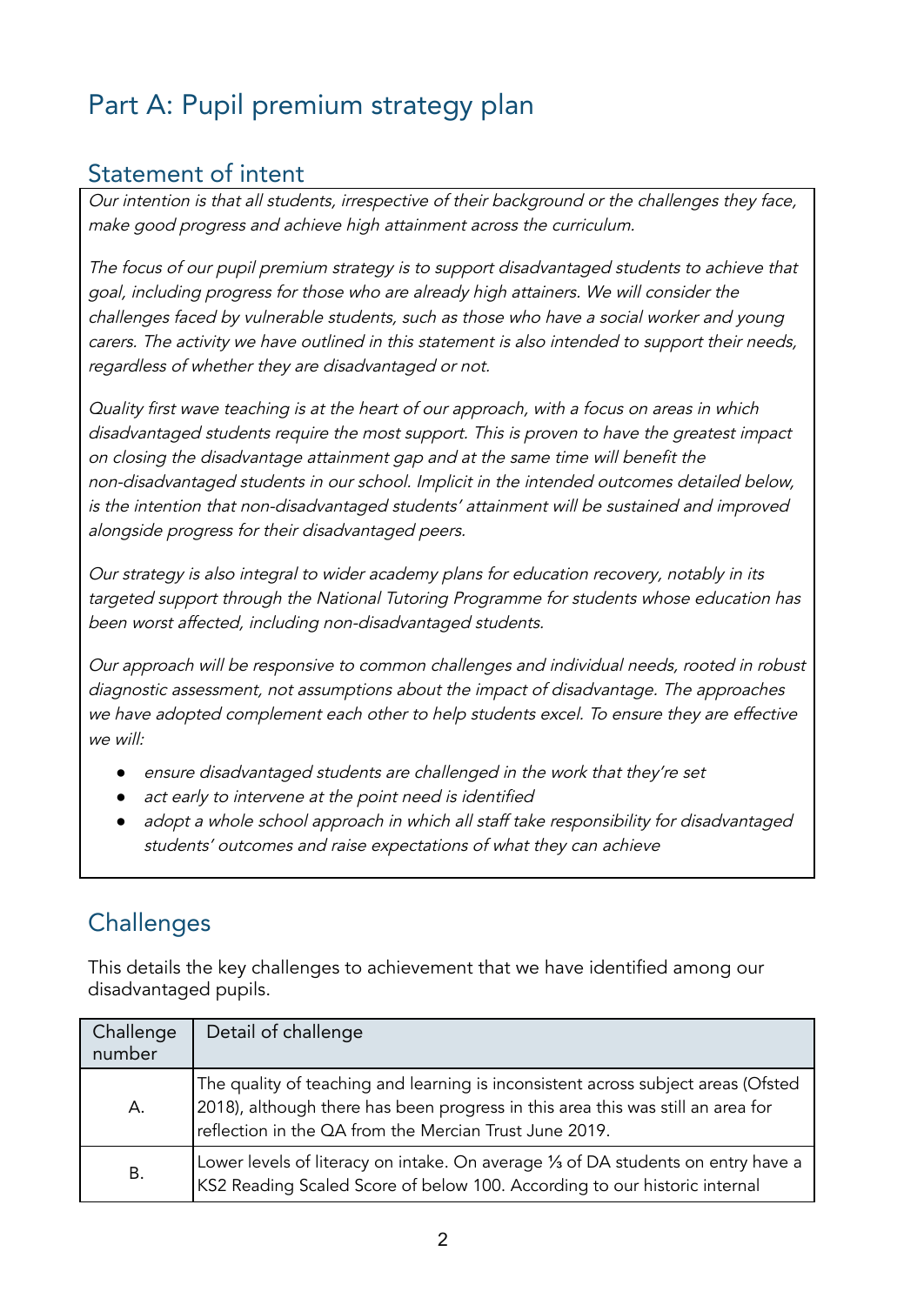|    | testing using Accelerated Reader, the reading ages of DA students compared to<br>non-DA students are weaker on entry by an average of 8 months.                                                     |
|----|-----------------------------------------------------------------------------------------------------------------------------------------------------------------------------------------------------|
| C. | Behaviour issues amongst PP students are proportionately higher than for other<br>pupils (Average behaviour points per pupil during academic year 2020-21 PP<br>was 25.4 compared with non-PP 15.4) |
| D. | Exam confidence: on average only 52% of our DA students have strong exam<br>confidence (Edukit Questionnaires 2019 & 2021)                                                                          |
| Ε. | Aspiration and motivation to learn: on average 35% of PP students showing that<br>they do not have strong aspirations (Edukit Questionnaires 2018-19)                                               |
| F. | Attendance rates for PP students are below the national target and persistent<br>absence is also above the national figure. This reduces their school hours and<br>causes them to fall behind.      |
| G. | Parental engagement for some of our PP students is low. Attendance at parents<br>evenings and information evenings still need to improve.                                                           |
| Η. | Social and emotional barriers: Many disadvantaged students evidence low<br>self-esteem and mental health issues.                                                                                    |
| J. | Covid addition: Access to IT and Broadband                                                                                                                                                          |
| K. | Covid addition: Parental support / engagement with remote learning                                                                                                                                  |

## Intended outcomes

This explains the outcomes we are aiming for by the end of our current strategy plan, and how we will measure whether they have been achieved.

| Intended outcome                                                                         | Success criteria                                                                                                                               |
|------------------------------------------------------------------------------------------|------------------------------------------------------------------------------------------------------------------------------------------------|
| Progress 8                                                                               | Progress 8 to be above or in line with national value for<br>all disadvantaged students (This value was -0.45 in<br>2018/19)                   |
| Attainment 8                                                                             | Attainment 8 to be above or in line with national value<br>for all disadvantaged students (This value was 36.8 in<br>2018/19)                  |
| % of Grade 5+ in English and maths                                                       | To continue to be above national value for all<br>disadvantaged students (This value was 24.8% in<br>2018/19)                                  |
| Attendance                                                                               | To improve the attendance of students from<br>disadvantaged backgrounds to the national average<br>(National overall absence 2017/18 was 5.5%) |
| Behaviour for Learning<br>Behaviour points and Praise points<br>Detentions<br>Exclusions | Gaps between PP and non PP reduce                                                                                                              |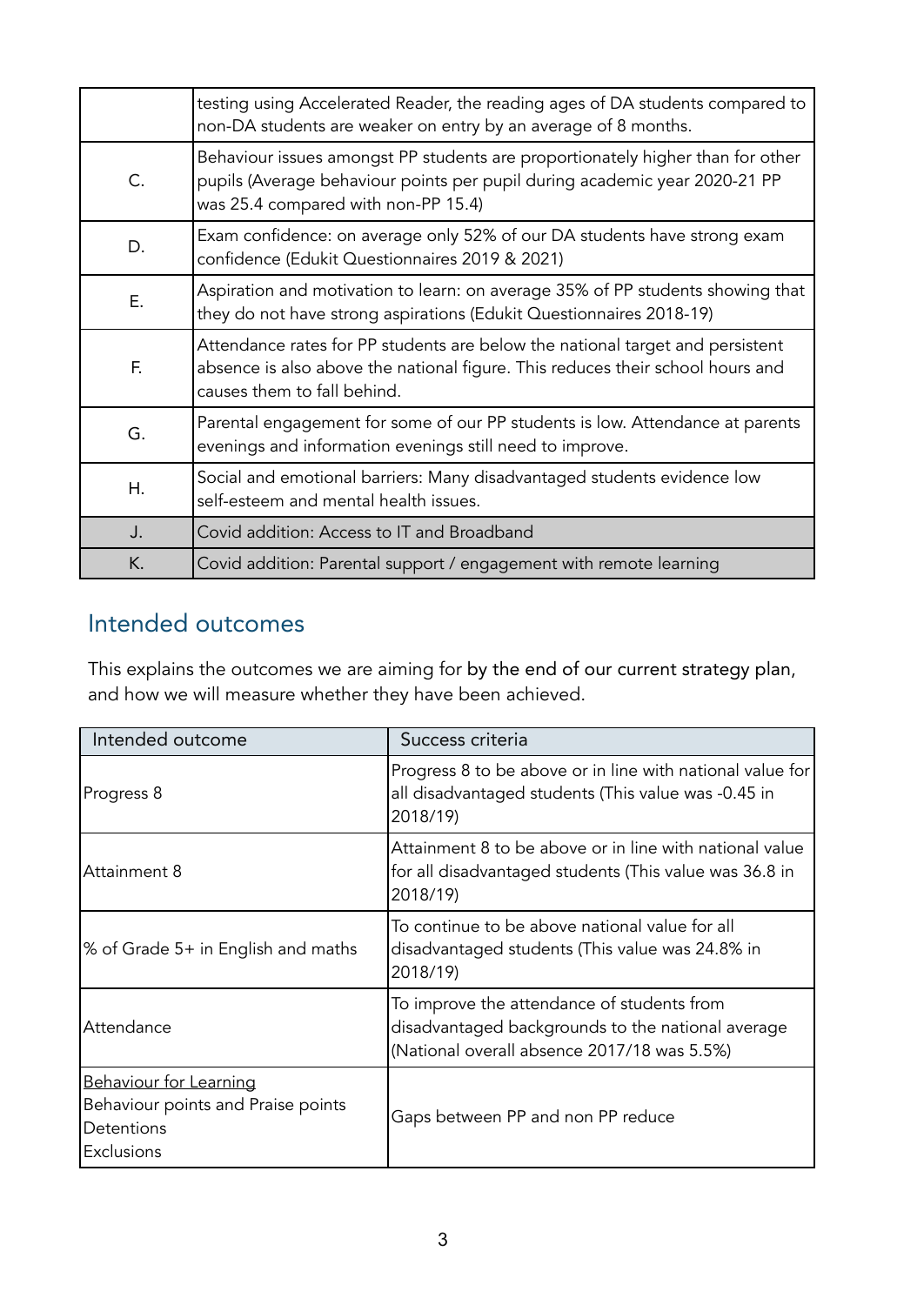# Activity in this academic year

#### Teaching (for example, CPD, recruitment and retention) Budgeted cost: £98,800

| Activity                                                                                                                                                                                                   | Evidence that supports this approach                                                                                                                                                                                                                                                                                                                                                                                                            | Challenge<br>number(s)<br>addressed |
|------------------------------------------------------------------------------------------------------------------------------------------------------------------------------------------------------------|-------------------------------------------------------------------------------------------------------------------------------------------------------------------------------------------------------------------------------------------------------------------------------------------------------------------------------------------------------------------------------------------------------------------------------------------------|-------------------------------------|
| QFWT for all with a focus<br>on Metacognition (SOA<br>T&L FfE)                                                                                                                                             | "Quality of teaching is the single most important driver of pupil<br>attainment and a range of other positive outcomes. Maximising the<br>quality of teaching through the effective deployment and<br>development of teachers and teaching assistants will therefore be at<br>the top of any school's priorities" - EEF website.                                                                                                                | Α                                   |
|                                                                                                                                                                                                            | Metacognition & Self Regulation +7months - EEF Toolkit                                                                                                                                                                                                                                                                                                                                                                                          |                                     |
| <b>QFWT: using RADY</b><br>strategies to accelerate<br>the progress of PP                                                                                                                                  | Equalising targets for PP students v non PP students raises<br>expectations.                                                                                                                                                                                                                                                                                                                                                                    | Α                                   |
| students in Year 7                                                                                                                                                                                         | CPD with staff on how to accelerate PP student progress more<br>rapidly                                                                                                                                                                                                                                                                                                                                                                         |                                     |
| <b>Accelerated Reader KS3</b>                                                                                                                                                                              | Reading Comprehension strategies +6months EEF Toolkit                                                                                                                                                                                                                                                                                                                                                                                           | B                                   |
| Lexia<br>Y7 Skills Club<br>Y8 Skills Club<br>Y9 English (NEW)                                                                                                                                              | Improving literacy and numeracy at KS3 is extremely<br>important for students to achieve at GCSE and beyond.<br>According to the Skills for Life National Needs and Impact<br>Survey, DfE, 2003, over half of the adult population, and by<br>extrapolation, over half our school leavers, cannot read<br>proficiently. These statistics indicate that many secondary<br>school students would benefit from remediation reading<br>instruction. | B                                   |
|                                                                                                                                                                                                            | Reading Comprehension strategies +6months EEF Toolkit                                                                                                                                                                                                                                                                                                                                                                                           |                                     |
| To hold regular Raising<br><b>Achievement Meetings</b><br>with key stakeholders to<br>monitor PP students'<br>progress in KS4. With a<br>particular focus on the<br>core subjects of Maths<br>and English. | We need to continue to keep a close eye on students eligible<br>for pupil premium to ensure that gaps are closing, and that<br>the right interventions are being targeted.                                                                                                                                                                                                                                                                      | Α                                   |
|                                                                                                                                                                                                            | GCSEPod is an award-winning, user-friendly and convenient                                                                                                                                                                                                                                                                                                                                                                                       |                                     |
| Online revision support:<br><b>GCSEPod (Soundbit</b><br>Learning) ; Tassomai,                                                                                                                              | way of providing your students with exactly the subject<br>knowledge they need to succeed, in short, sharp,<br>student-friendly 3-5 minute chunks.<br>Tassomai is an intelligent online learning program helping<br>students at all levels achieve outstanding results.                                                                                                                                                                         | D                                   |
| Voice 21 Oracy Project<br>(Ryders Hayes)                                                                                                                                                                   | The Voice 21 Oracy Improvement Programme supports<br>schools to develop pupils' use of speech to express their                                                                                                                                                                                                                                                                                                                                  | A                                   |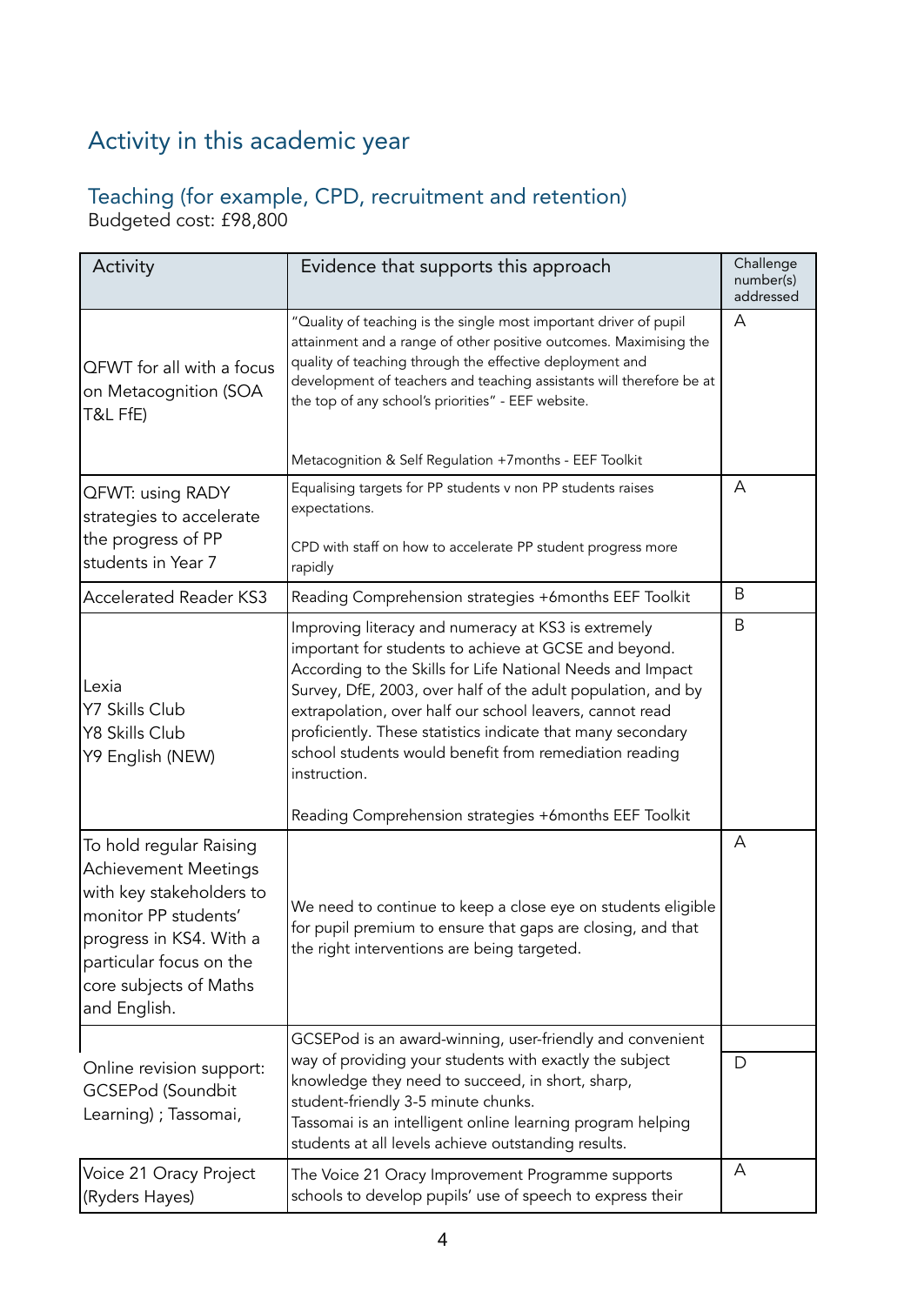|                   | thoughts and communicate effectively. We are joining a local<br>project with approximately 15 other schools<br>Oral Language Interventions +6months - EEF Toolkit                                                                                                                                   | B        |
|-------------------|-----------------------------------------------------------------------------------------------------------------------------------------------------------------------------------------------------------------------------------------------------------------------------------------------------|----------|
| <b>PIXL</b>       | Leadership and QFWT are key to student outcomes                                                                                                                                                                                                                                                     | А        |
| Departmental Bids | Each department has different needs and can provide<br>different experiences for the students at the academy, some<br>of which our most disadvantaged will not have experienced.<br>We believe that offering this extra fund (which has to be<br>bidded for and evaluated) is good use of the funds | A, B, D, |

## Targeted academic support (for example, tutoring, one-to-one support structured interventions)

### Budgeted cost: £278,895

| Activity                                                                                                                                                                                                                                       | Evidence that supports this approach                                                                     | Challenge<br>number(s)<br>addressed |
|------------------------------------------------------------------------------------------------------------------------------------------------------------------------------------------------------------------------------------------------|----------------------------------------------------------------------------------------------------------|-------------------------------------|
| One-to-one tuition of Yr 11 PP<br>students in Maths and English<br>following mock examinations.                                                                                                                                                | One to One tuition +5months EEF Toolkit<br>Small Group Tuition +4months EEF Toolkit                      | $\overline{A}$                      |
| Small group (and 1:1 tuition)<br>using our tuition patterns (via<br>NTP)                                                                                                                                                                       | One to One tuition +5months EEF Toolkit<br>Small Group Tuition +4months EEF Toolkit                      | A<br> B                             |
| Additional Literacy intervention<br>teacher                                                                                                                                                                                                    | One to One tuition +5months EEF Toolkit<br>Small Group Tuition +4months EEF Toolkit                      | A<br>B                              |
| Raising Achievement<br>Coordinators in Year 11, to<br>carefully monitor, track and<br>intervene with 25 of the most<br>underachieving students in that<br>year group.                                                                          | Metacognition & Self Regulation +7months - EEF Toolkit<br>Behaviour Interventions +4months - EEF Toolkit | E<br>$\mathsf{C}$                   |
| To continue with the Reading<br>Leaders programme.<br>Disadvantaged and<br>non-disadvantaged 6th form<br>students to be trained up to<br>deliver 1-1 reading sessions with<br>Yr 7-9 disadvantaged students.<br>Particularly our LPA students. | Peer Tutoring +5months - EEF Toolkit                                                                     | B <sub>l</sub>                      |
| <b>Bedrock Learning</b>                                                                                                                                                                                                                        | Online vocabulary curriculum - to develop the literacy of<br>our younger learners                        | B                                   |
| To continue with the increased<br>hours of the EWO at 8 hours per                                                                                                                                                                              | Attendance is identified as a key success factor for student<br>attainment both in-house and by EEF.     | $\mathsf F$                         |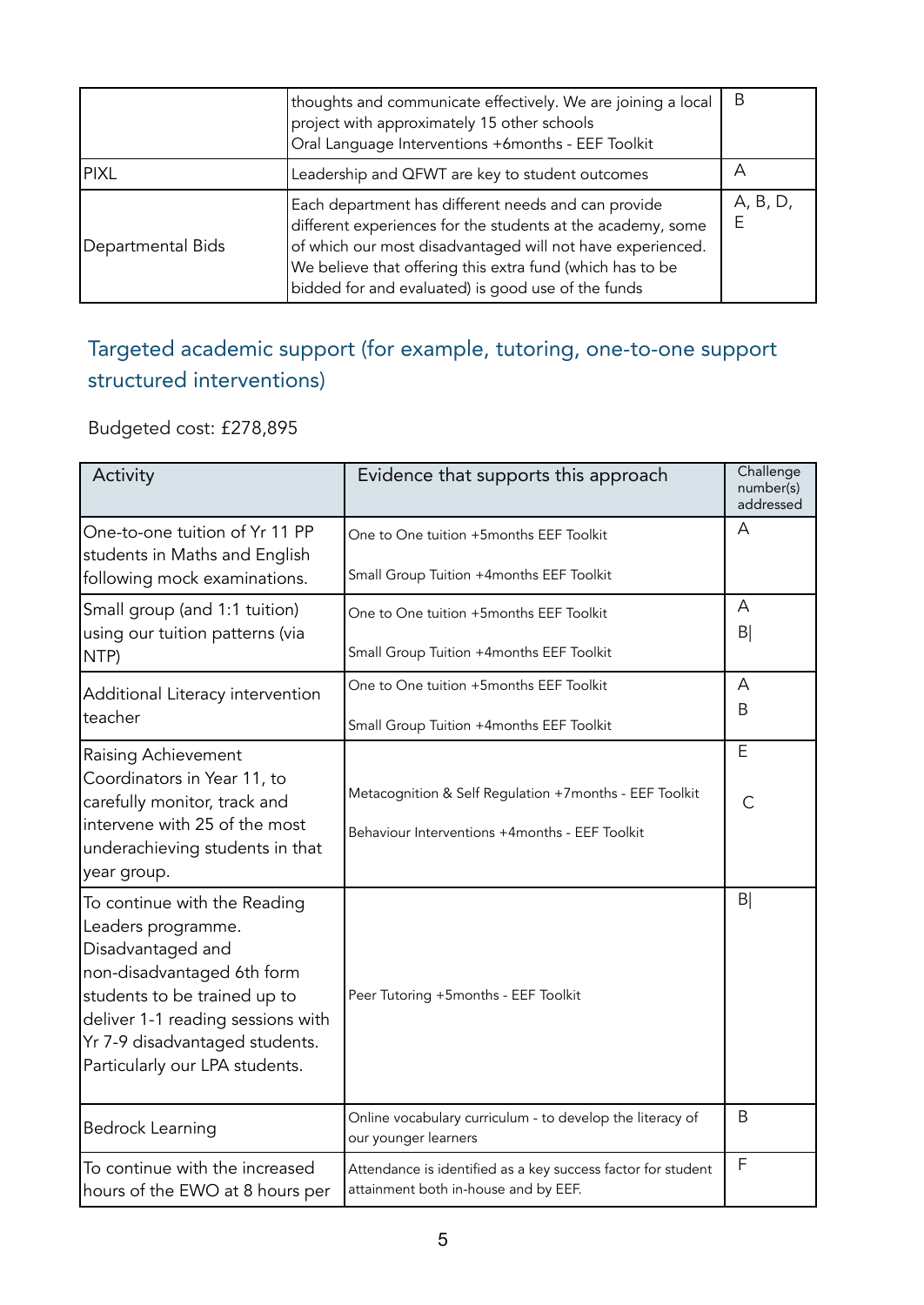| week.<br>This enhanced local authority<br>attendance support package will<br>help to intervene with chronic DA<br>student absenteeism.                                                                                                                                                           |                                                                                                                                                                                                                                                                                                                                                                                                                                                                                                                                                                                                                                                                           |        |
|--------------------------------------------------------------------------------------------------------------------------------------------------------------------------------------------------------------------------------------------------------------------------------------------------|---------------------------------------------------------------------------------------------------------------------------------------------------------------------------------------------------------------------------------------------------------------------------------------------------------------------------------------------------------------------------------------------------------------------------------------------------------------------------------------------------------------------------------------------------------------------------------------------------------------------------------------------------------------------------|--------|
| Attendance Strategy and<br>Attendance Clinic (KEK)                                                                                                                                                                                                                                               | Attendance is identified as a key success factor for student<br>attainment both in-house and by EEF.                                                                                                                                                                                                                                                                                                                                                                                                                                                                                                                                                                      | F      |
| Learning Performance: to provide<br>a whole-school strategic<br>approach to raising achievement<br>and inspiring a love of learning<br>with all THE students in all years.                                                                                                                       | This Partnership is a long-term, whole-school strategic<br>approach to raising achievement and inspiring a love of<br>learning. Throughout the academic year we will work<br>directly with PP eligible students, parents and a training<br>session with staff on three fundamental areas;<br>Metacognition, Self - Regulation and Resilience, The Whole<br>Child                                                                                                                                                                                                                                                                                                          | Ε      |
|                                                                                                                                                                                                                                                                                                  | Metacognition & Self Regulation +7months - EEF Toolkit                                                                                                                                                                                                                                                                                                                                                                                                                                                                                                                                                                                                                    |        |
| To continue with Increased hours<br>of Careers Advisor so that all<br>disadvantaged students get seen<br>at least once over Yr 11.                                                                                                                                                               | PP students benefit from being better informed about<br>CIAG.<br>Contributes to raising achievement by raising aspirations<br>and motivation<br>Supports inclusion and promotes equality<br>Encourages participation in education and or training<br>beyond 16+ and 18+                                                                                                                                                                                                                                                                                                                                                                                                   | E      |
| To help fund the team of<br>Teaching and Learning Assistants<br>for our SEND students, and<br>Pastoral staff, not mentioned in<br>other initiatives.<br>We will also train staff in the<br>effective use of teaching<br>assistants as part of our CPD<br>programme based on the EEF<br>quidance. | Evidence suggests that TAs can have a positive impact on<br>academic achievement. However, effects tend to vary<br>widely between those studies where TAs provide general<br>administrative or classroom support, which on average do<br>not show a positive benefit, and those where TAs support<br>individual students or small groups, which on average show<br>moderate positive benefits. The headline figure of one<br>additional month's progress lies between these figures.<br>Teaching Assistant Interventions +4months - EEF Toolkit<br>This will be at most a 30% contribution based on the<br>average percentage of PP students currently in the<br>academy. | A<br>B |
| Motivational Talks from outside<br>speakers to Year 11. Focusing on<br>Goal Setting and Aspirations.                                                                                                                                                                                             | Recent research evidence suggests that careers guidance<br>talks an aspirational talks can have a significant impact on<br>disadvantaged students.                                                                                                                                                                                                                                                                                                                                                                                                                                                                                                                        | Ε      |

## Wider strategies (for example, related to attendance, behaviour, wellbeing)

## Budgeted cost: £64,700

| Activity                                      | Evidence that supports this approach                                                                                                                                                                         | Challenge<br>number(s)<br>addressed |
|-----------------------------------------------|--------------------------------------------------------------------------------------------------------------------------------------------------------------------------------------------------------------|-------------------------------------|
| <b>Edukit Insight Online</b><br>Questionnaire | EduKit saves teachers time by helping them understand<br>school-wide priorities in pastoral care, identifying gaps in<br>provision and providing instant access to impactful local<br>supplementary support. |                                     |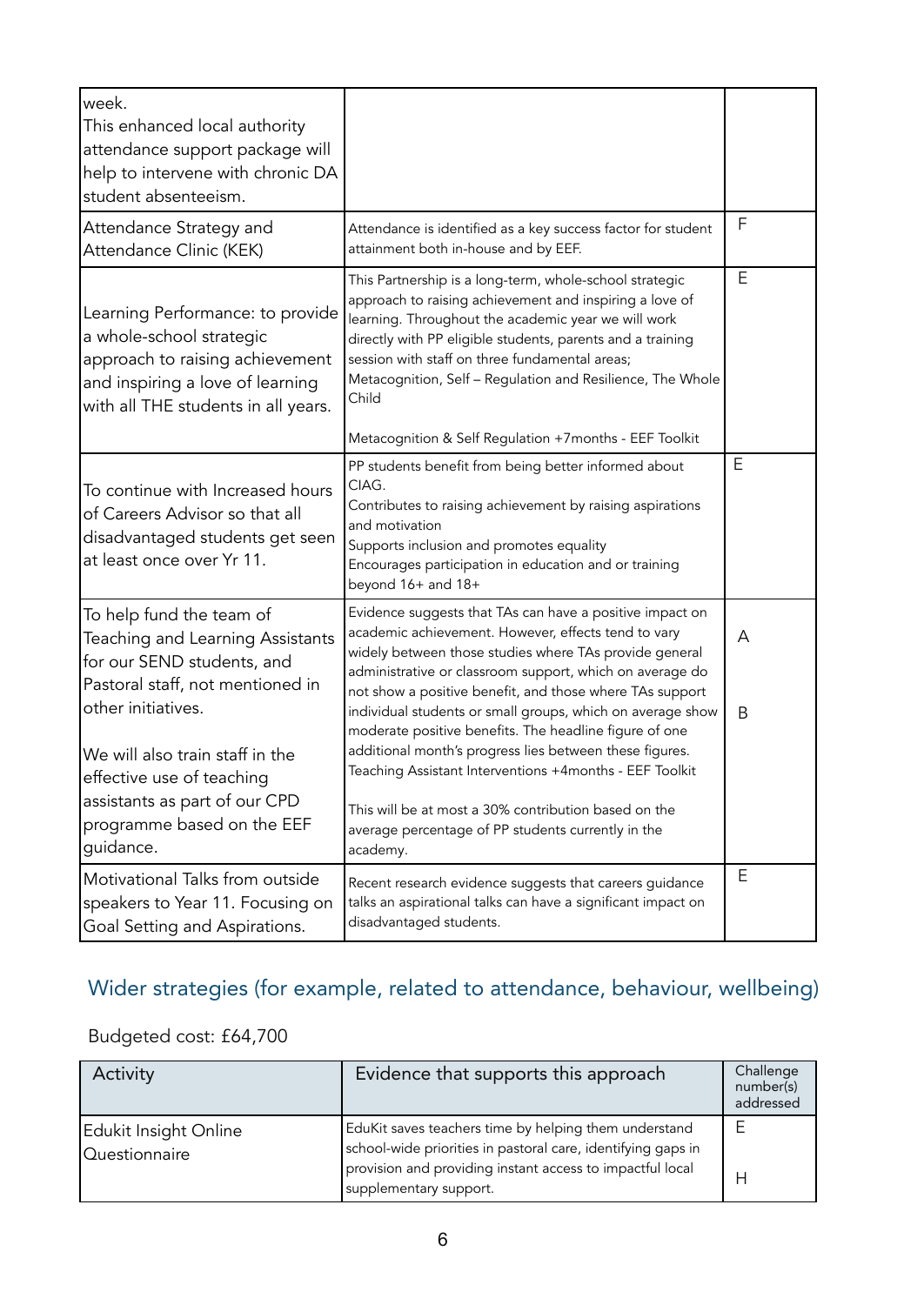| Poverty Proofing                                                                                                                                                                                                                                                    | Poverty Proofing provides a toolkit to poverty proof the<br>school day, to reduce stigma and remove barriers to<br>learning and to assist schools in exploring the most<br>effective way to spend pupil premium allocation.<br>Poverty Proofing the School Day consists of an audit for<br>each individual school, questioning pupils, staff, parents<br>and governors.<br>The result is an action plan tailored to each individual<br>school to address any stigmatising policies or practices. | Β<br>С<br>F |
|---------------------------------------------------------------------------------------------------------------------------------------------------------------------------------------------------------------------------------------------------------------------|--------------------------------------------------------------------------------------------------------------------------------------------------------------------------------------------------------------------------------------------------------------------------------------------------------------------------------------------------------------------------------------------------------------------------------------------------------------------------------------------------|-------------|
| Music Tuition for PP students - to<br>enable disadvantaged students<br>to afford the extra curricular<br>music tuition.                                                                                                                                             | "The evidence supporting the academic impact of learning<br>to play an instrument is particularly promising." - EEF<br>Toolkit<br>Arts interventions have educational value in themselves, but<br>they are not, on average, a highly effective way to raise<br>core academic attainment. - EEF Toolkit                                                                                                                                                                                           | Ε           |
| Pastoral Uniform Budget<br>Admin16                                                                                                                                                                                                                                  | We uphold a very clear uniform policy at Shire Oak<br>Academy. As such any disadvantaged student that requires<br>help in purchasing aspects of uniform is given it. This can<br>be a trigger for non-attendance.                                                                                                                                                                                                                                                                                | Ε           |
| Funding for Academic Trips.                                                                                                                                                                                                                                         | We are wanting to ensure equity is available. No student<br>should miss out on curriculum trips because they cannot<br>afford to pay.                                                                                                                                                                                                                                                                                                                                                            | Ε           |
| Yr 11 Exam Kits                                                                                                                                                                                                                                                     | To ensure that all students are fully equipped for their<br>exams.                                                                                                                                                                                                                                                                                                                                                                                                                               | D           |
| To ensure that all parents<br>evenings and information<br>evenings are widely publicised<br>with enough notice through our<br>various platforms (website, email,<br>social media)                                                                                   | "Parents play a crucial role in supporting their children's<br>learning, and levels of parental engagement are<br>consistently associated with children's academic outcomes."<br>Parental Engagement +4months EEF Toolkit                                                                                                                                                                                                                                                                        | G           |
| To ensure that all parents of DA<br>students are contacted by phone<br>to encourage attendance to the<br>after school events. Any parents<br>that do not attend the event to<br>be phoned after to give a brief<br>summary - this will then count as<br>attendance. | "Parents play a crucial role in supporting their children's<br>learning, and levels of parental engagement are<br>consistently associated with children's academic outcomes."<br>Parental Engagement +4months EEF Toolkit                                                                                                                                                                                                                                                                        | F           |
| Oak/Acorn/Success Centre - this<br>dedicated resource works with all<br>students with behavioural, social<br>and emotional issues. A number<br>of our PP students use the<br>centres.                                                                               | Behaviour interventions seek to improve attainment by<br>reducing challenging behaviour.<br>Evidence suggests that, on average, behaviour<br>interventions can produce moderate improvements in<br>academic performance along with a decrease in<br>problematic behaviours -<br>Behaviour Interventions +4months EEF Toolkit                                                                                                                                                                     | С<br>Н      |
| To improve the transition of<br>students from Yr 6 to Yr 7 in the<br>academy.                                                                                                                                                                                       | "According to Galton et al (1999) almost 40% of children<br>fail to make expected progress during the year immediately<br>following a change of schools, and DfE data from 2011<br>shows that average progress drops between KS2 and KS3<br>for reading, writing and maths.                                                                                                                                                                                                                      | H           |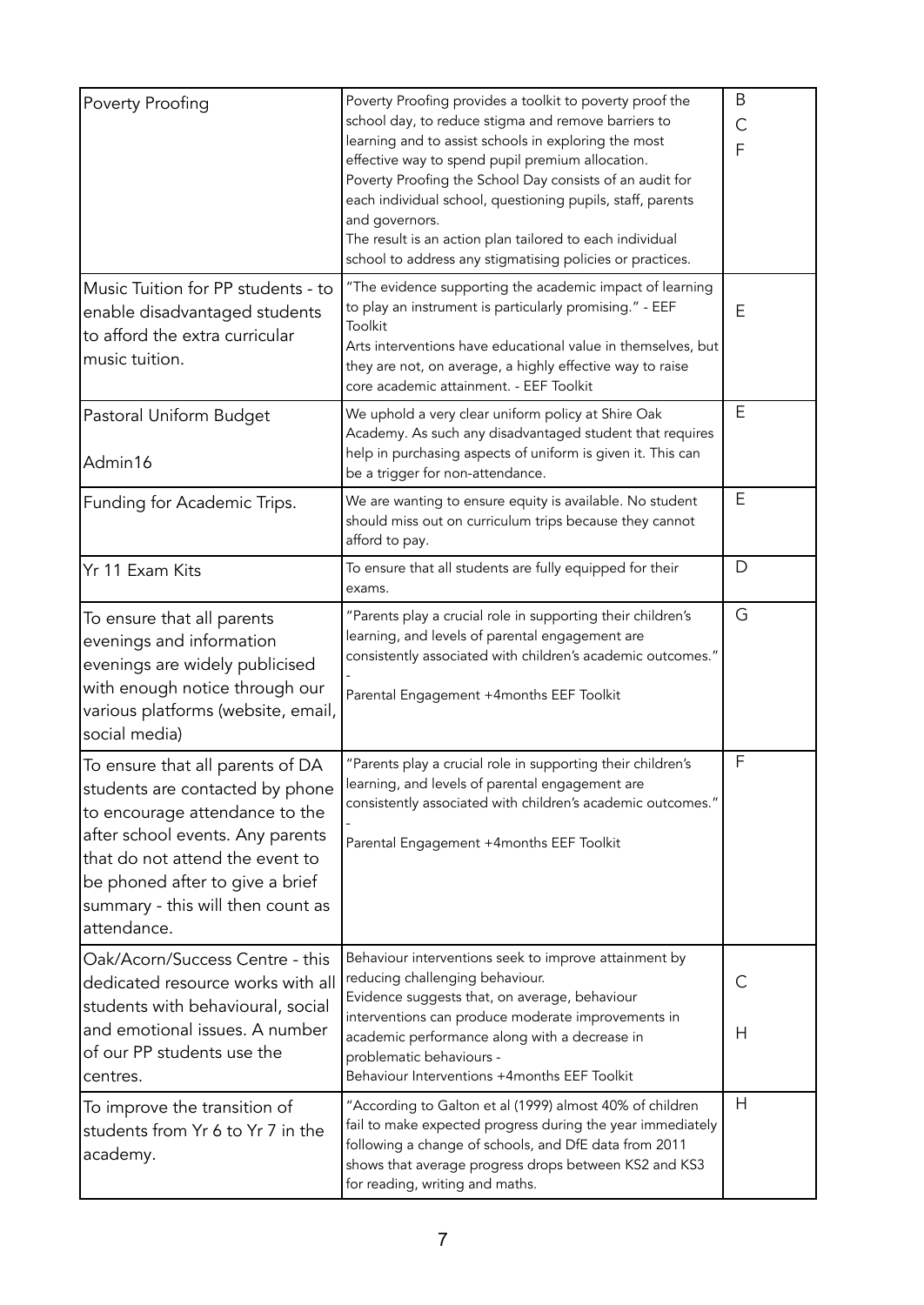| Moreover, the effects of transition are amplified by risk<br>factors such as poverty and ethnicity. Those pupils eligible<br>for PP are therefore among those most likely to suffer when |  |
|------------------------------------------------------------------------------------------------------------------------------------------------------------------------------------------|--|
| they change schools"                                                                                                                                                                     |  |
| SecEde September 2019                                                                                                                                                                    |  |

Total budgeted cost: £442,395